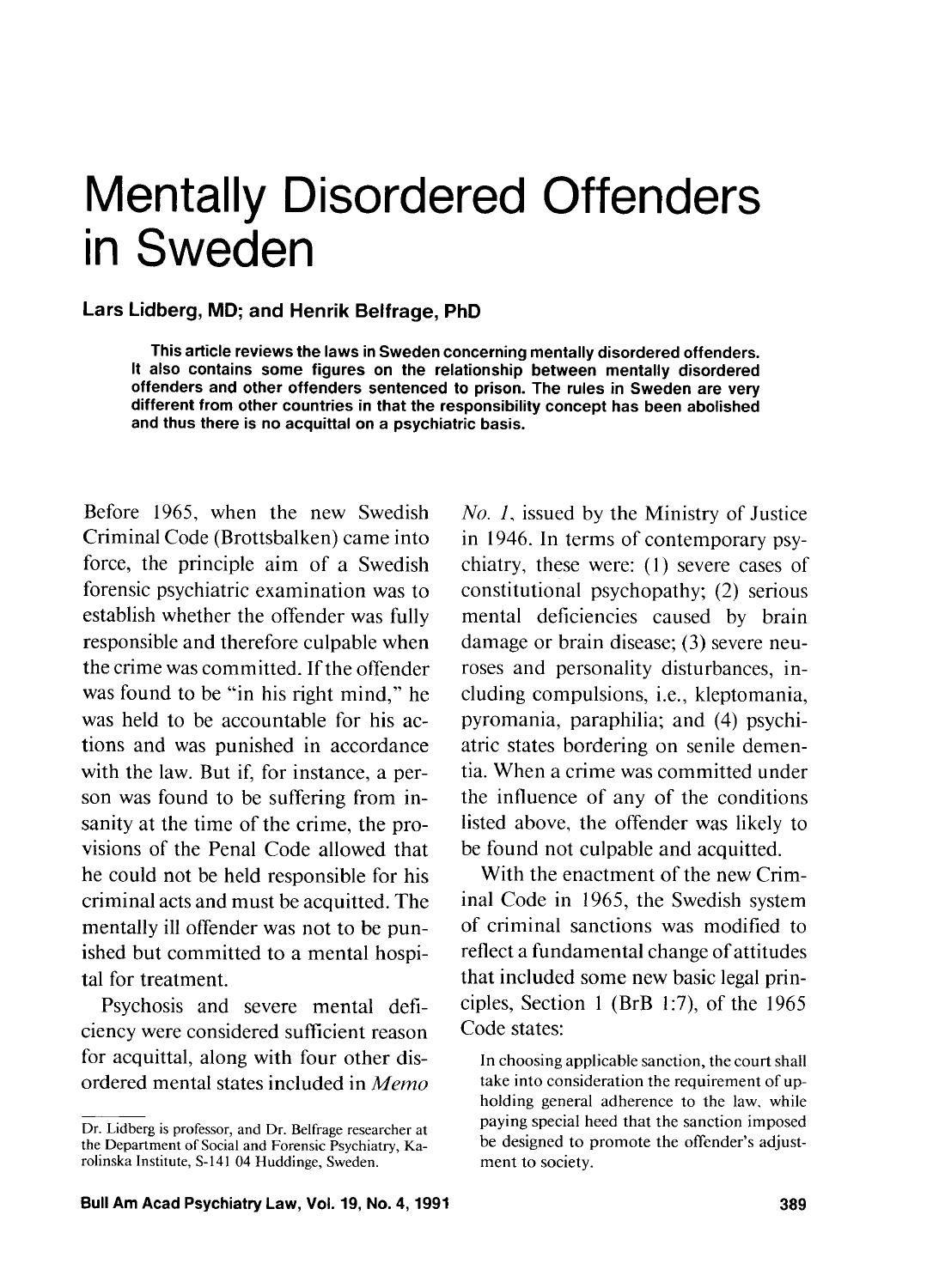One of the underlying principles here is that society must always react against crimes and impose suitable sanctions upon those who commit them. Lack of culpability on the basis of mental disorders at the time of the crime was no longer given the same relevance. Thus, everyone who comitted a crime was now culpable under the law, since the 1965 Code clearly states that every crime must be followed by imposition of a legal sanction upon the perpetrator. Because mentally ill offenders were no longer to be acquitted. the criminal justice system turned to the question "which sanction is most appropriate in helping the mentally disordered offender readjust to society?"

Under the new Criminal Code of 1965, the mental status of the offender at the *time* of trial now became the deciding factor, not of guilt or innocence, but in determining the appropriate sentence (i.e., whether the offender should be sent to prison or committed to a hospital for psychiatric treatment). The legal principle here was that due consideration be taken of the offender's social readjustment potential. Under this type of rehabilitative model, the role of the forensic psychiatrist also changed. The old Penal Statutes stated that the psychiatrist was to establish whether an offender suffered from a mental disorder at the time of the crime that warranted acquittal. With the enactment of the new Criminal Code, the forensic psychiatrist took on a more dynamic and therapeutic role.

Advocates of the new Criminal Code wished to exclude from sentencing pro-

cedures such metaphysical concepts as "established morals," "duty." "culpability," "guilt," "punishment," and "expiation." This resulted in a criminal code based on two main principles, of which one was more or less self-evident, while the other was highly controversial. The first was that society must protect itself against acts of crime by the imposition of fixed or legally stipulated sanctions upon criminals. The second was the socalled "individual or special prevention principle" underlying Section 1:7 of the Criminal Code (BrB 1:7), which is the basis of the "Swedish model." This has led to frequent and emotionally charged debate pertaining to whether mentally disordered offenders who are not clearly psychotic should be committed to hospital for psychiatric treatment rather than sent to prison. Under this system the question of whether psychiatric treatment has a crime preventive effect on mentally disordered offenders has taken on fundamental importance.

## **Forensic Psychiatric Examinations in Sweden**

Forensic psychiatric examinations are decided upon by the court and must be carried out before a decree of commitment to psychiatric care can be imposed. However, if a suspect is in a mental hospital already (having comitted a crime while on leave), forensic psychiatric examinations are not required, provided that assurances of continued treatment are substantiated by the chief physician and confirmed by the National Board of Health and Welfare.

The ordering of a forensic psychiatric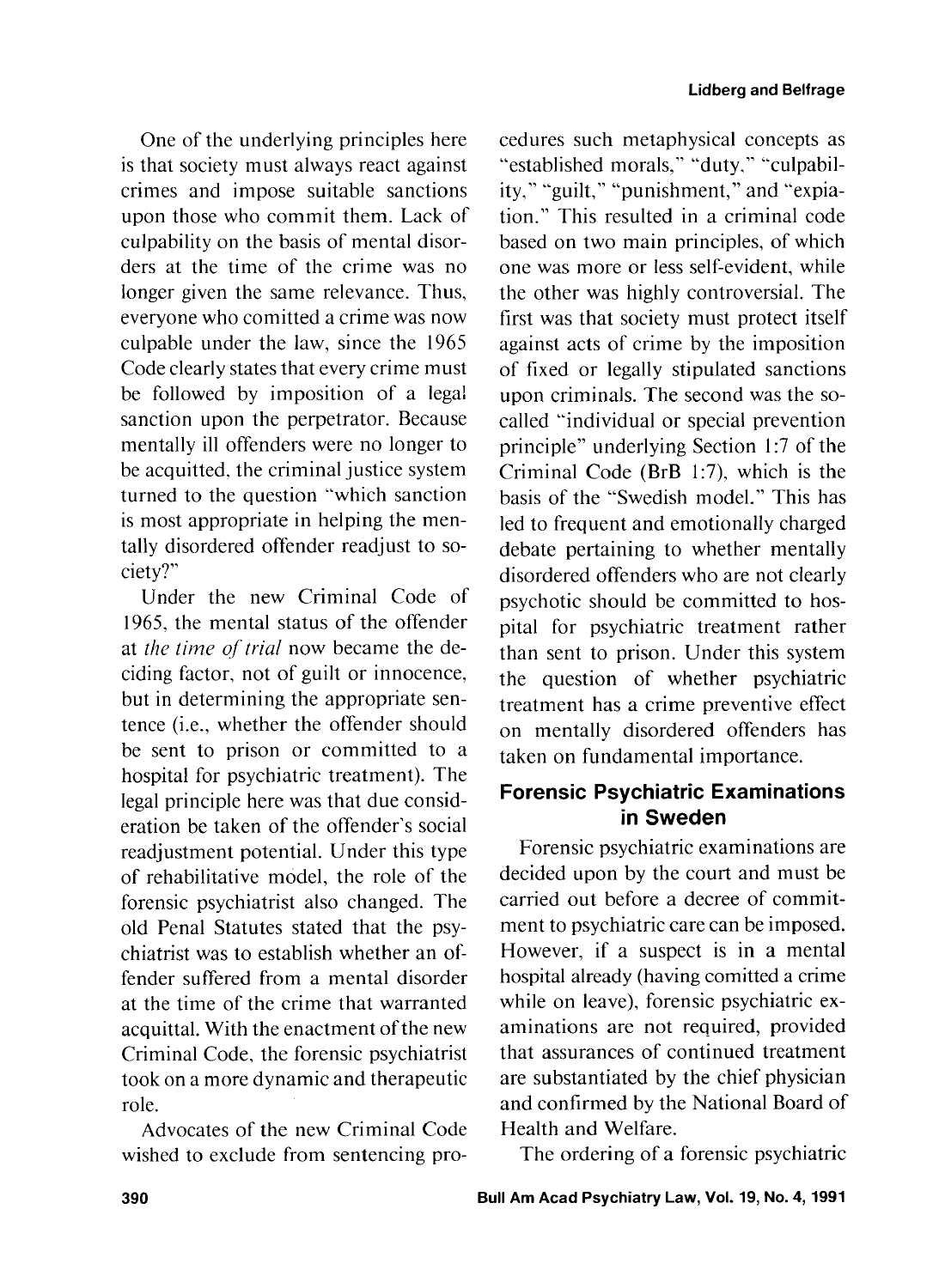examination by the court is conditioned upon the suspect confessing to the crime or there being highly probable grounds for supposing his guilt. These examinations must be completed within a period of six weeks.

The report based on the forensic psychiatric examination concerns the offender's mental state and contains a statement relating to the possibility of providing the offender with treatment under the National Mental Health Act. Admission to a hospital takes place as quickly as possible following a court decision recommending commitment to institutional psychiatric care. Offender patients are sent to their local psychiatric hospitals if they are not considered dangerous. Those who are considered dangerous (approximately half) are sent to security units.

The rules for the discharge of individuals committed for psychiatric care by a court of law are the same as for other patients, i.e., the conditions for the provision of treatment stipulated in the Mental Health Act no longer exist. The right of decision lies with an independent discharge board consisting of a judge and a psychiatrist—neither of whom are associated with the case in the court or the hospital in question-and three politically appointed laymen.

## **Treatment of Mentally Disordered Offenders**

Very few offenders are committed to psychiatric care in Sweden. In 1987, only 350 individuals were committed to closed psychiatric care, of one percent of the population of convicted offenders. Since statistics show that no less than eight percent of the Swedish population in the same age range are admitted to psychiatric hospitals for care,' it might appear that those who commit crimes enjoy better mental health than the Swedish population as a whole. Of course, this is simply not true. In fact, a very high proportion of those convicted of *serious* crimes of violence are committed for psychiatric care. In murder or manslaughter cases this figure is approximately 70 percent. Furthermore, a substantial proportion (1/5) of those convicted of sexual crimes and arson are also committed for psychiatric care.<sup>2</sup> Most of those committed for care are not psychotic but suffer from severe personality disorders, brain damage, or compulsions. Sweden differs from all the other Scandinavian countries, where the practice is to commit only psychotic individuals to psychiatric care.

It should be pointed out that there are no psychiatric hospitals within the prison system in Sweden, as, for instance, there are in Britain. In Sweden there are only two small psychiatric wards comprising 30 beds and used mainly for emergency cases. For comparison purposes, the number of persons in Swedish prisons on December 31, 1987, was 4,406.

Incarcerations in prison and commitment to special units are very similar in length of time served, with the exception of those who are sentenced to prison for murder or manslaughter. Those sent to prison for these crimes remain there approximately twice as long as similar offenders committed for psychiatric care.3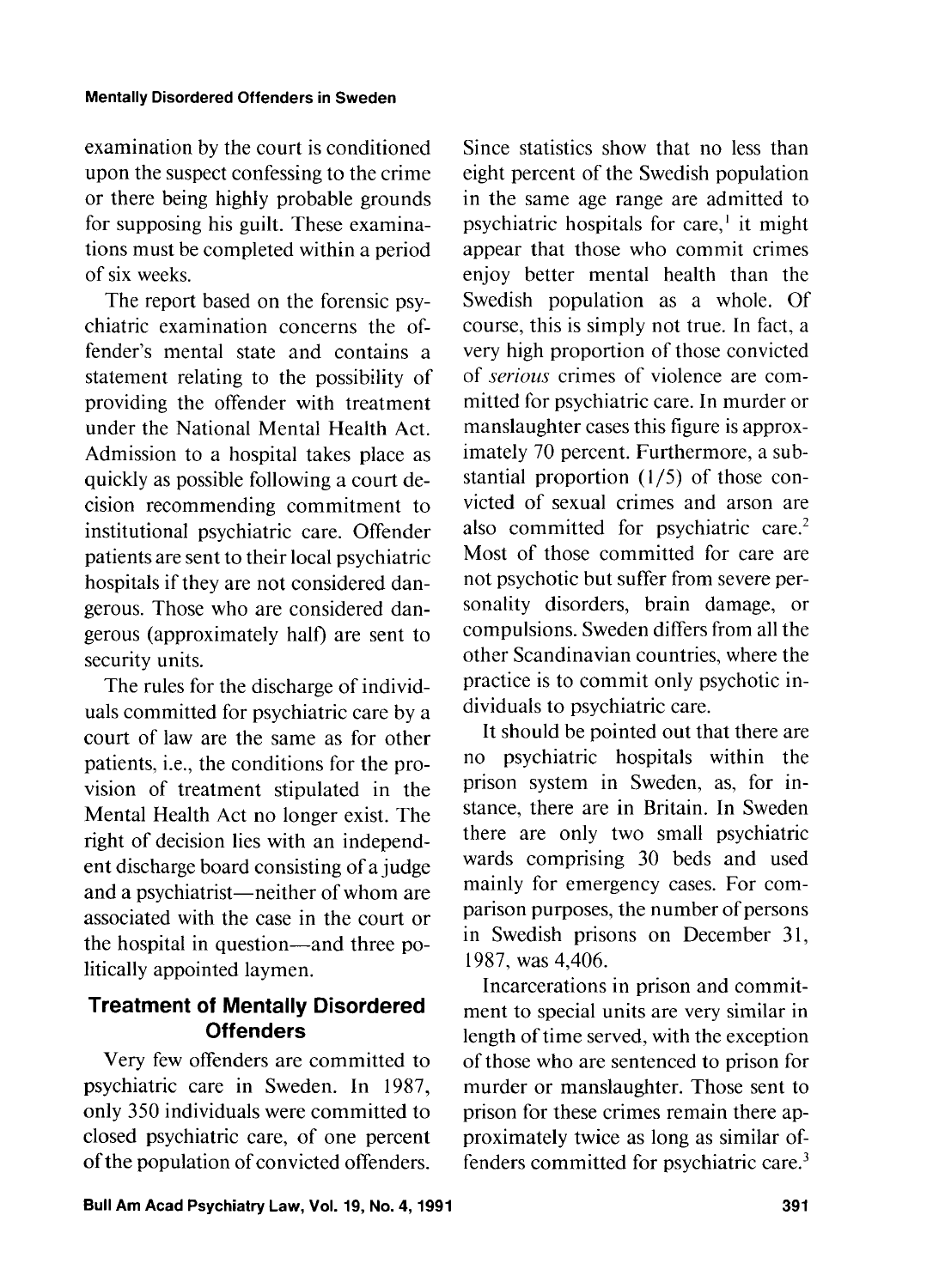This differs from recently reported detention times in Ontario, Canada,4 where insanity acquittees (for homicide) spent the same length of time in custody as their convicted counterparts in prison. On the other hand, those in Sweden committed to psychiatric care for less serious crimes spent a longer time in custody than their counterparts in prison, as is also the case in Ontario, Canada.4

## **The Crime Preventive Effect of Psychiatric Treatment**

In a recent study, Belfrage<sup>3</sup> found that all offenders who were committed to psychiatric care in security units received some kind of psychiatric treatment, whereas nearly half of those who were committed to psychiatric care in county hospitals were given virtually no treatment at all. This suggests that those with personality disturbances committed to psychiatric care might do better if they were placed in security units.

To what extent can we expect that the treatment given to mentally disordered offenders will enable them to adapt to normal life in the society? Before 1989, varying and even conflicting results had been shown. There were only three studies in Sweden that dealt with recidivism in this particular group. Two of these studies appeared to show that psychiatric treatment has a positive crime preventive effect.<sup>5,6</sup> According to the third, psychiatric treatment "is no more effective than correctional prison care."<sup>7</sup>

Belfrage8 identified an important source of error that probably led to these conflicting results. He found that psychiatric treatment had a crime preventive effect on violent offenders. Thus, the general question, "Does psychiatric treatment have a greater crime preventive effect than a prison sentence?" will engender contradictory replies of "yes" and "no," depending on the category of offenders studied: "yes" for violent offenders, "no" for property offenders. Boerman,<sup>9</sup> too, noted that a large number of mentally disordered offenders showed a decreasing tendency to violence during and after imposed psychiatric care.

However, there is still a serious lack of research in this field. After 25 years' experience of providing psychiatric treatment, as prescribed in the Criminal Code of 1965, we cannot identify the impact of psychiatric care on mentally disordered offenders. It is therefore crucial that further research be aimed at delineating any crime preventive factors and health-promoting effects of psychiatric treatment.

#### **References**

- 1. Hagnell O: A Prospective Study of the Incidence of Mental Disorder. Lund. Svenska Bokförlaget, 1966
- 2. Lidberg L, Freese J: Rätt och Psykiatri (Textbook in forensic psychiatry in Swedish). Malmö. Liber, 1985
- 3. Belfrage H: Stora skillnader i vårdtid och vårdinnehåll för psykiskt störda lagöverträdare. Lakartidningen 46: 3964-5, 1989
- 4. Harris GT, Rice ME, Cormier CA: Length of detention in matched groups of insanity acquitees and convicted offenders. Int J Law Psychiatry 14:223-6, 199 1
- 5. Wigert V: Katamnestiska studier, rörande dem som 1934–35 undergått rättspsykiatrisk undersökning. Läkartidningen 39:114-24, 1942
- 6. Caroli R, Smidelik G, Öjesjö L: Rättspsykia-